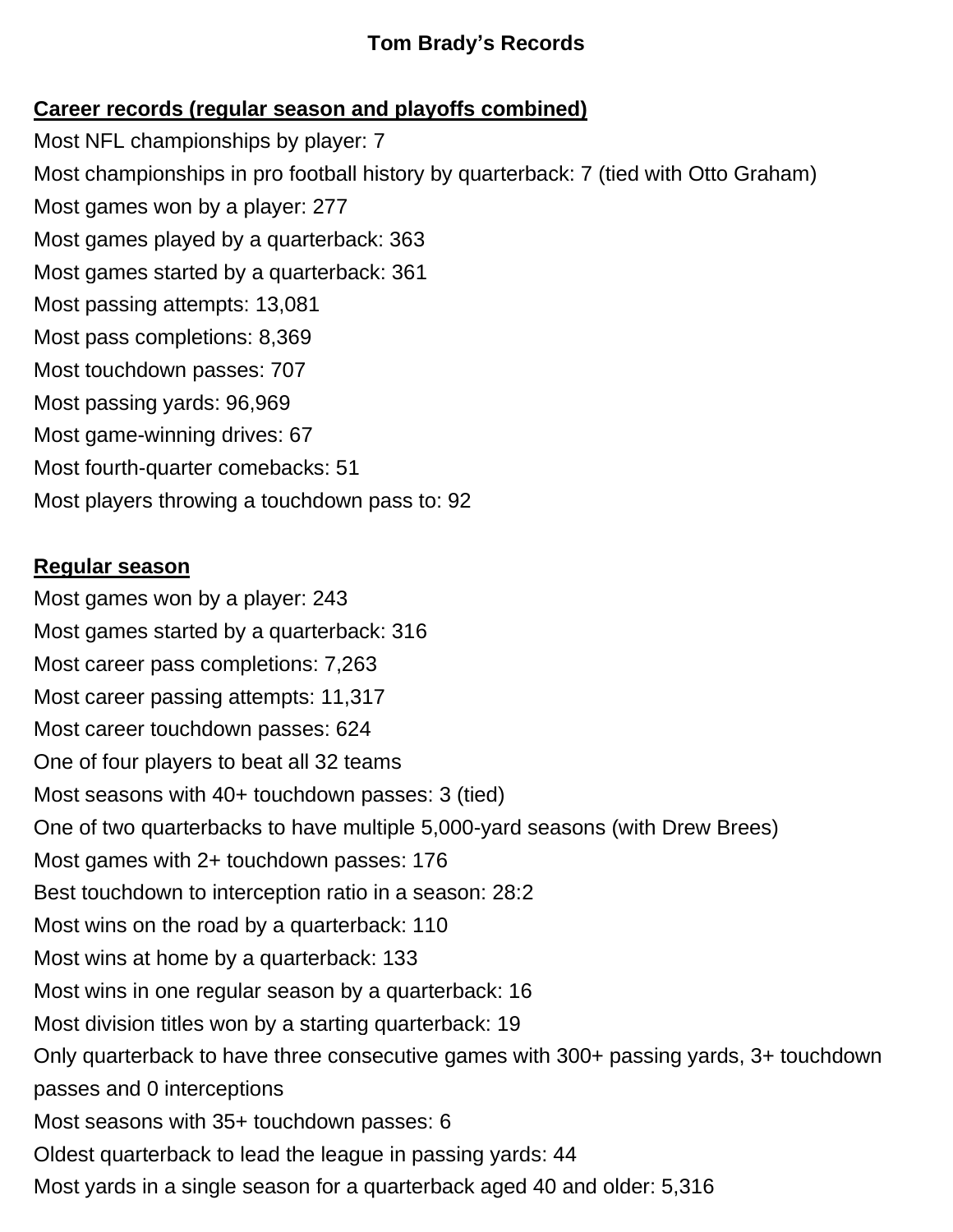Oldest player to win NFL MVP: 40 Oldest position player to be named first-team All-Pro: 40 Most career passing yards with one team: 74,571 Most career passing yards: 84,520 Most career passing touchdowns with one team: 541 Most Pro Bowl selections: 15 Most seasons quarterbacking for one team: 19 Most seasons as passing touchdowns leader: 5 Most consecutive 10-win seasons as starting QB: 13 Most consecutive 11-win seasons as starting QB: 12 Most consecutive seasons on a team 9–7 or better: 21 Most touchdown passes in a season as starting QB aged 40 or older: 43 Only quarterback to have 40 passing touchdowns in a season in both the AFC and the NFC

## **Playoffs**

Most consecutive seasons in the NFL playoffs by a team, player or head coach: 13 Most wins: 35 Most games started: 47 Most starting quarterbacks beaten by a QB: 27 Most teams beaten by a QB: 19 Most consecutive wins by a starting quarterback: 10 (2001-05) Most postseason touchdown passes to different players: 34 Most postseason home wins by a quarterback: 21 Most postseason road wins by a quarterback: 7 (tied with Joe Flacco) Oldest player to throw a touchdown pass Most consecutive wins to start a career by a starting quarterback: 10 (2001, 2003-05) Most consecutive home wins by a starting quarterback: 9 (2013–2019) Most touchdown passes: 86 Most touchdown passes between a quarterback and receiver: 15 (with Rob Gronkowski) Most passing yards: 13,049 Most passing yards in a single playoff game: 505 (Super Bowl LII) Most passes completed: 1,165 Most passes attempted: 1,855 Most NFL conference championship appearances by a starting quarterback: 14 Most NFL conference championship wins by a starting quarterback: 10 Oldest quarterback to win an AFC title game